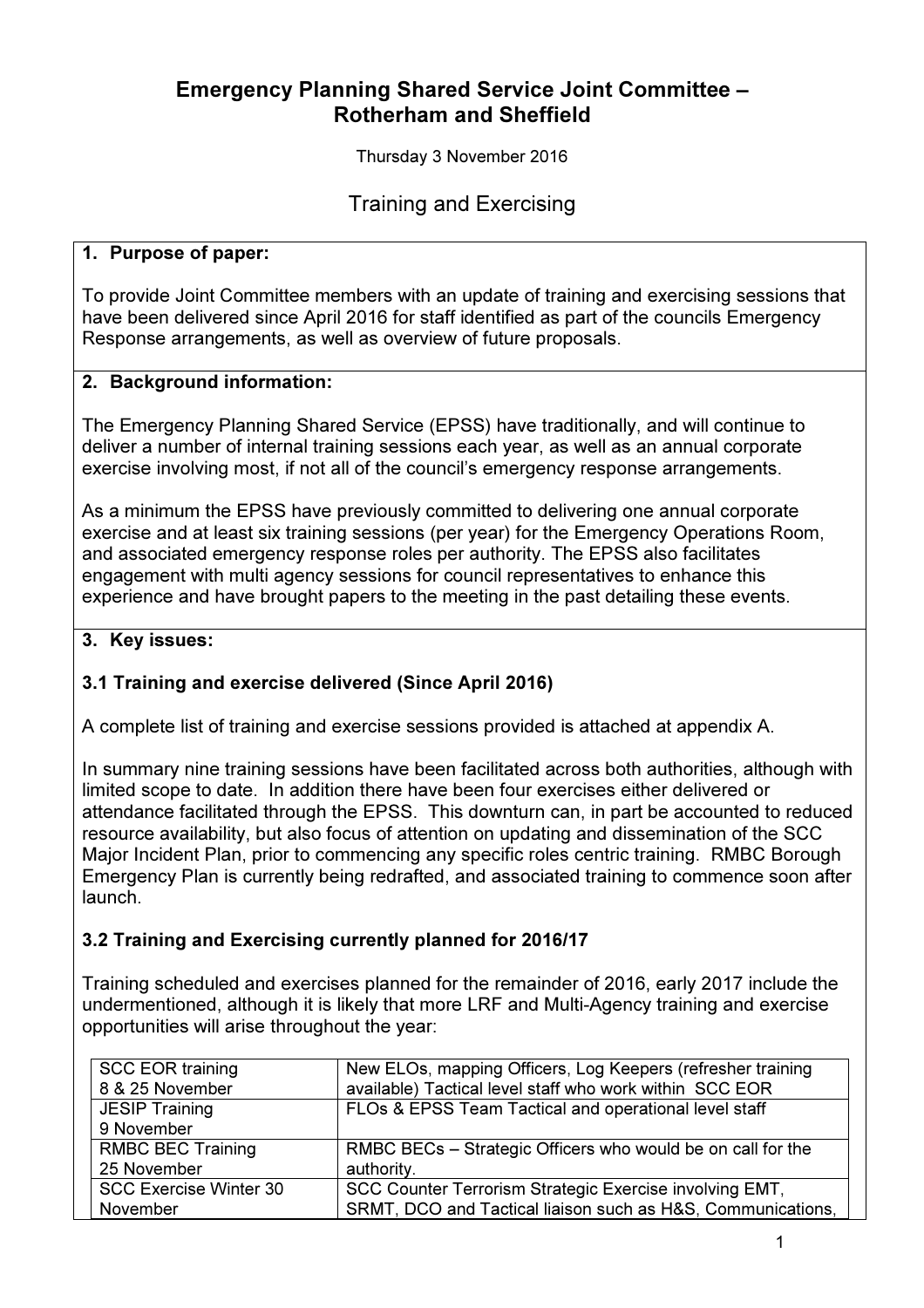|                                 | Facilities Management, Communities portfolio etc                    |  |  |
|---------------------------------|---------------------------------------------------------------------|--|--|
| SCC Corporate Exercise 6        | Emergency Operations Room establishment and test back-up            |  |  |
| January 2017                    | systems such as paper based management and a change of Ops          |  |  |
|                                 | Room staff.                                                         |  |  |
| LRF Gold Symposium $-22$        | Marauding Terrorist Firearms Attack (MTFA) related symposium        |  |  |
| March 2017                      | aimed at strategic officers of the councils                         |  |  |
| LRF Strategic Exercise - 29     | Marauding Terrorist Firearms Attack (MTFA) related aimed at         |  |  |
| <b>June 2017</b>                | strategic officers of the councils, in support of exercising skills |  |  |
|                                 | learnt through the symposium                                        |  |  |
| <b>Exercise Cold Call (RMBC</b> | Will take place twice per year, per authority to coincide with the  |  |  |
| November 2016 and SCC           | dissemination of the updated Emergency Response and Recover         |  |  |
| February 2017)                  | Contacts Directory, with an aim of testing availability and         |  |  |
|                                 | accuracy of information                                             |  |  |

It is evident that it is necessary to enhance training and exercising across RMBC; and this has been subject of a recent report to the Strategic Leadership Team; recommendations now to be embedded.

## 3.3 Future deliverables

It is suggested that the current method of delivering discreet training sessions to small numbers of officers isn't sustainable or desirable and is restricted in the throughput of experienced response volunteers required. In keeping with best practice and guidance each person involved in the authority's response arrangements should undertake training and exercise opportunities at least once per year and it is recommended we adopt this as an objective.

The current system of delivering six training sessions per year creates a maximum of 96 opportunities (16 places x 6 per year per authority); largely afforded to roles within a council Emergency Operations Room such as operations room managers, log keepers report writers, Mapping, Directorate or Portfolio Liaison Officers etc. However the number of people required for sustained emergency response demand a greater number of opportunities be made available. The overcome this, the EPSS propose to move to a model of combined training, whereby roles as outlined above would be "co trained" meaning each session will encompass aspects of Introduction to Emergency Planning, the authorities emergency plan and response arrangements, Multi-agency response arrangements, Roles and responsibilities, the Operations Rooms including back up arrangements, Mini exercise to test systems and understanding along with opportunities to provide feedback, identify gaps or ideas for improvement. Additionally more innovative e-learning style activities are to be explored. Response staff will be monitored on attendance and reminded to do so.

This excludes training and exercising aimed at Forward Liaison Officers (including assistant officers) and duty strategic officers. Forward Liaison officers and assistants are on a rota and regularly receive separate training through quarterly meetings. They are exposed to more live incidents and actively utilise their training to make decisions on major incidents and how each authority responds. Finally these officers are more likely to be involved in multi-agency training with other members of the LRF; in short they have more opportunities to keep their skills sharp throughout a year.

An annual corporate exercise shall continue to be delivered, the subject and type of exercise directed by risks, emerging issues and needs at the time and approved approval.

EPSS will also continue to provide ad hoc training as and when the need arises.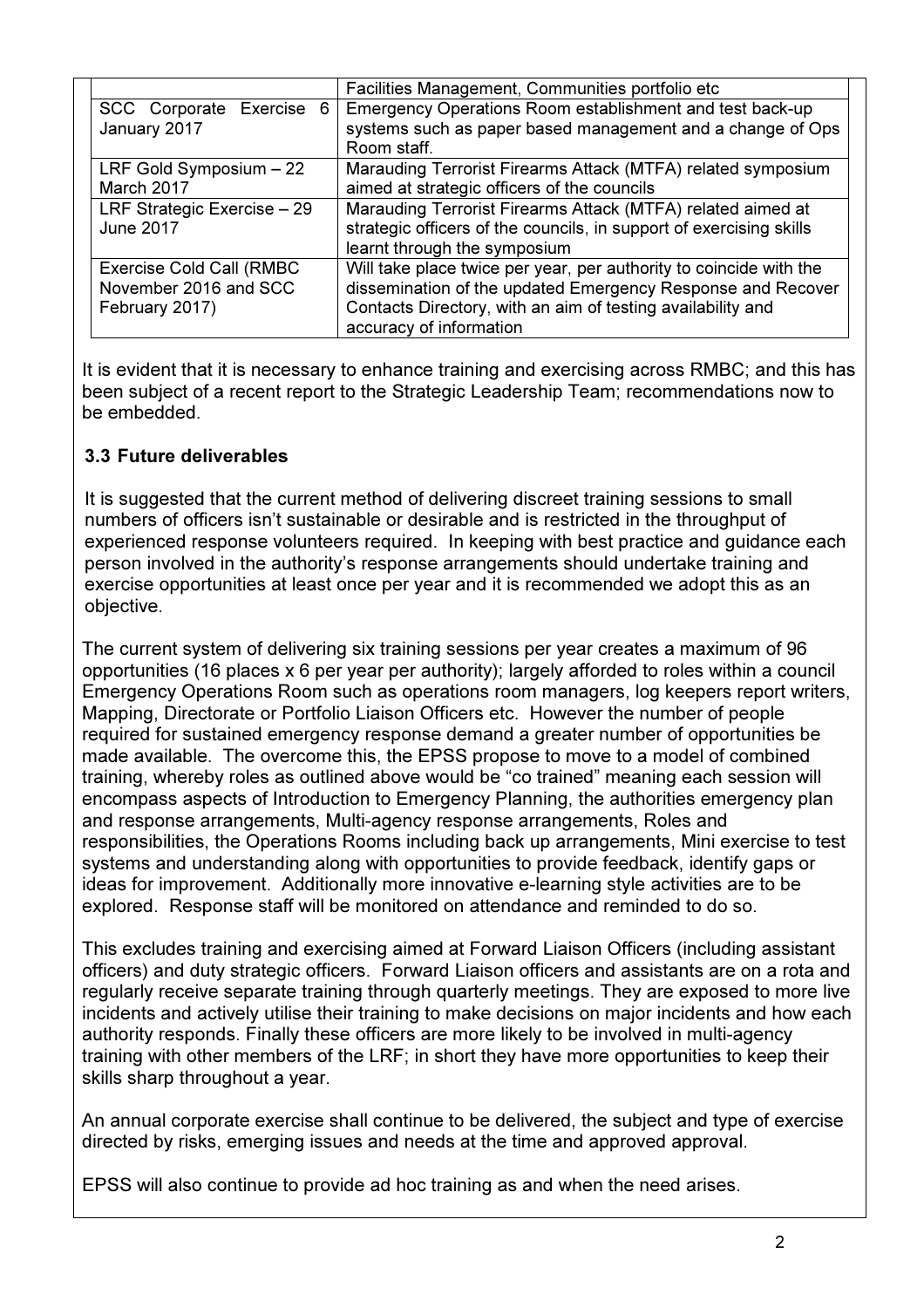Recommendations:

Members are asked to note and support the review proposals